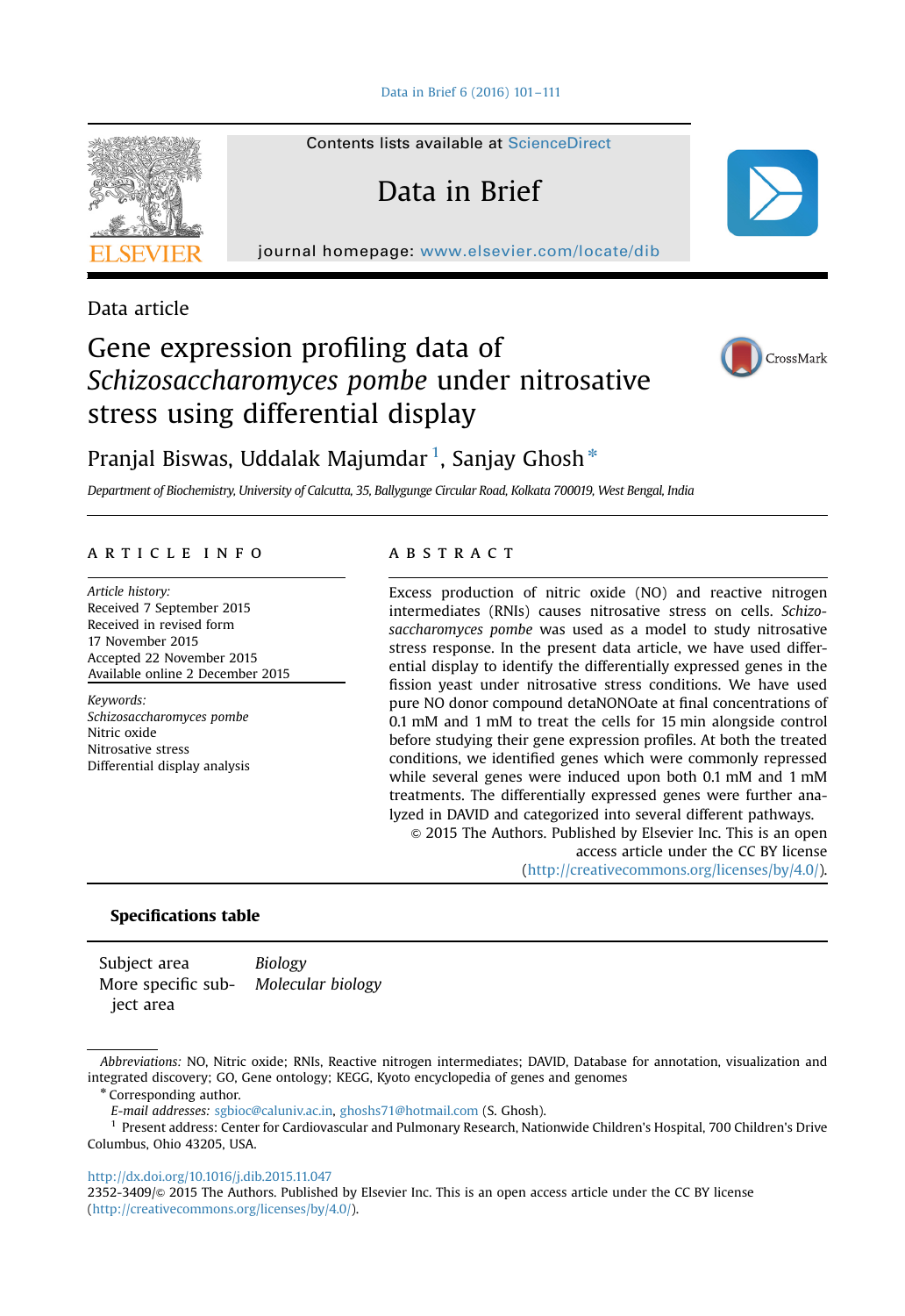| Type of data<br>How data was<br>acquired | Tables and figures<br>Polymerase Chain Reaction (Applied Biosystems PCR System 9700), Denaturing<br>Poly-acrylamide Gel Electrophoresis (Bio-Rad Sequi-Gen GT System)<br>DNA sequencing using BigDye <sup>®</sup> Terminator $v3.1$ Cycle Sequencing Kit (Applied<br>Biosystems) and Applied Biosystems 3700 sequencer. |
|------------------------------------------|-------------------------------------------------------------------------------------------------------------------------------------------------------------------------------------------------------------------------------------------------------------------------------------------------------------------------|
| Data format                              | Analyzed using statistical tests                                                                                                                                                                                                                                                                                        |
| Experimental<br>factors                  | Fission yeast cells were treated with pure NO donor compound detaNONOate at<br>final concentrations of 0.1 $mM$ and 1 $mM$ alongside controls for 15 min.                                                                                                                                                               |
| Experimental<br>features                 | RNA was extracted from the control and treated cells and converted to cDNA.<br>PCR was performed using degenerate primers, products separated by denaturing<br>poly-acrylamide gel electrophoresis. Differentially expressed transcripts were<br>sequenced to identify the genes.                                       |
| Data source<br>location                  | Department of Biochemistry, University of Calcutta, Kolkata, West Bengal, India                                                                                                                                                                                                                                         |
| Data accessibility                       | Data is with this article                                                                                                                                                                                                                                                                                               |

# Value of the data

- The data shows the differentially expressed genes in the fission yeast under nitrosative stress which could be compared to differentially expressed genes in other stress conditions
- Comparison of the data with differentially expressed genes in other stress conditions could help in better understanding of the gene expression patterns under nitrosative stress
- The affected pathways under nitrosative stress could be compared to those affected under other stress conditions
- Based on the data detailed pathway oriented studies could be undertaken to understand the mechanism of nitrosative stress action

## 1. Data

To identify the differentially expressed genes in the fission yeast under nitrosative stress, cells were treated with two different doses of pure NO donor i.e. 0.1 mM and 1 mM for 15 min. It was previously reported that fission yeast Schizosaccharomyces pombe cells are much more sensitive to a concentration of 3 mM of detaNONOate than to 1 mM  $[1,2]$  in terms of cell growth, lowering the mitotic index, while cell viability is maintained at 95%. The differentially expressed genes are listed in [Table 1](#page-2-0). Treatment of the wild type S. pombe cells with NO donor compound detaNONOate at a concentration of 1 mM resulted in 9 genes to be repressed while 30 genes were identified as induced ([Table 2\)](#page-3-0). The differential expressions of 8 genes were confirmed by Real-Time (RT) PCR analysis. The gene expression profiles (up regulation or down regulation) obtained by differential display analysis and by RT-PCR are similar as listed in [Table 3](#page-4-0). Gene Ontology (GO) terms that were enriched in the differentially expressed gene lists were searched using the online tool DAVID. In order to identify the different pathways affected under nitrosative stress, the information provided in KEGG was referred. Genes were classified as belonging to the different pathways that were affected upon treatment with pure NO donor compound. [Fig. 1](#page-4-0) shows the 18 pathways that were significantly affected ( $p < 0.01$ ) when the wild type S. pombe cells were treated with 0.1 mM concentration of pure NO donor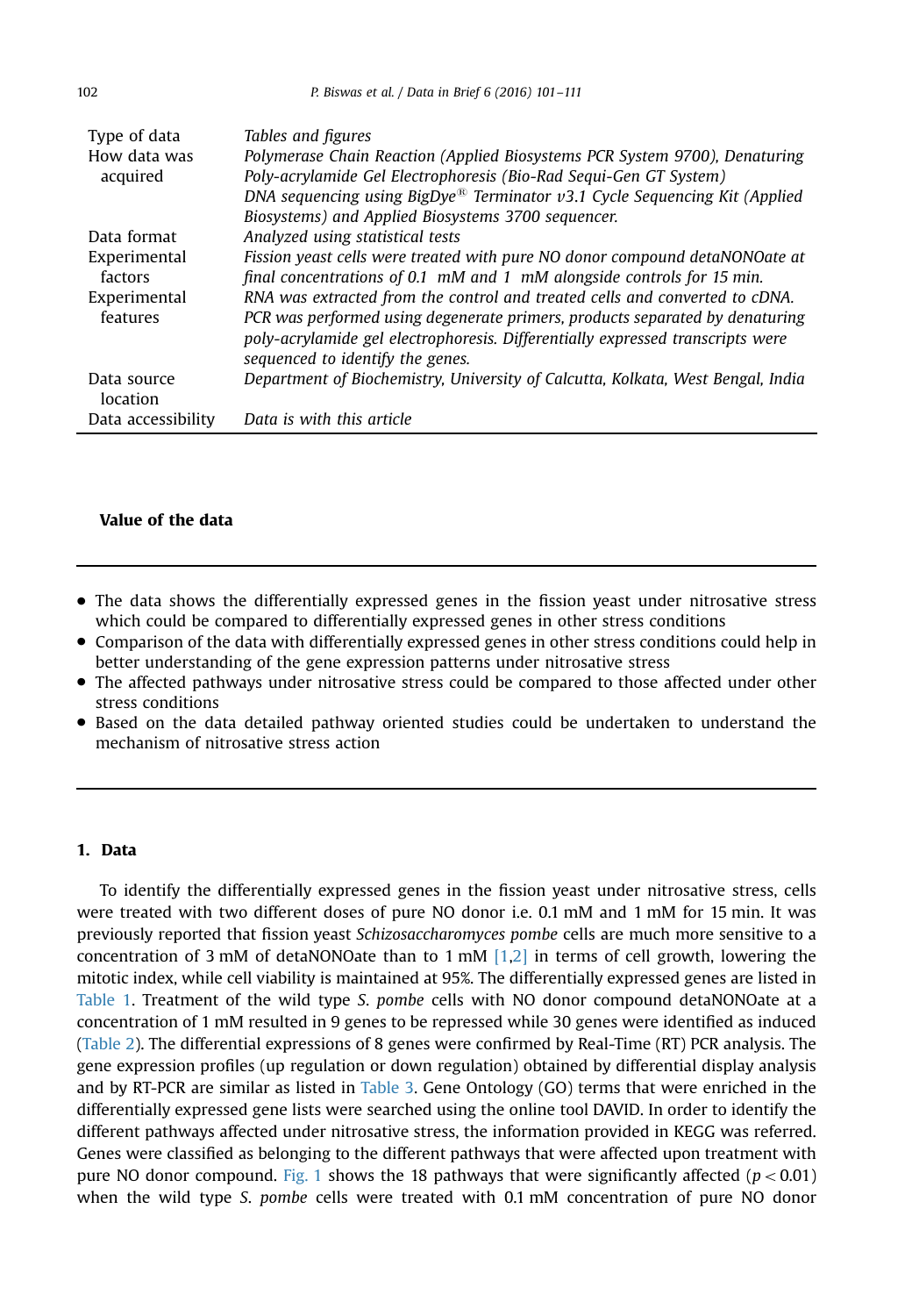#### <span id="page-2-0"></span>Table 1

Differentially expressed genes upon 0.1 mM treatment with NO donor.

| Gene name                                                                         | <b>Systematic ID</b>       |
|-----------------------------------------------------------------------------------|----------------------------|
| <b>Downregulated genes</b>                                                        |                            |
| rad17 checkpoint gene                                                             | SPAC14C4.13                |
| Protein disulfide isomerase (predicted) (SPAC17H9.14c),<br>mRNA                   | SPAC17H9.14c               |
| 60S ribosomal protein L36/L42 (rpl42), mRNA                                       | SPAC15E1.03                |
| Acyl-coA desaturase (predicted) (SPCC1281.06c), mRNA                              | SPCC1281.06c               |
| Mitochondrial ribosomal protein subunit L13                                       | SPBC16G5.04                |
| Alpha-glucosidase Agl1                                                            | SPAPB24D3.10c              |
| Mdm10/Mdm12/Mmm1 complex subunit Mdm10 (predicted)<br>$(mdm10)$ , mRNA            | SPAC17H9.17c               |
| 60S ribosomal protein L28/L44 (predicted) (rpl44), mRNA                           | SPAC1687.06c               |
| ade10 gene                                                                        | SPCPB16A4.03c              |
| <b>Upregulated genes</b>                                                          |                            |
| ATP-dependent DNA helicase (predicted) (SPBC23E6.02),<br><b>mRNA</b>              | SPBC23E6.02                |
| Hsk1-Dfp1 kinase complex regulatory subunit Dfp1 $(dfp1)$ ,<br><b>mRNA</b>        | SPCC550.13                 |
| $\text{cx2} + \text{gene}$ , partial cds                                          | SPBC17G9.08c               |
| Alpha-glucosidase gto1                                                            | SPAC1039.11c               |
| SUMO E1-like activator enzyme Fub2                                                | SPBC16H5.03c               |
| 6-phosphofructokinase (predicted)                                                 | SPBC16H5.02                |
| Ribosome biogenesis protein Brx1 (brx1), mRNA                                     | SPBC800.06                 |
| 60S ribosomal protein L23                                                         | SPAC3G9.03                 |
| 3-oxoacyl-[acyl-carrier-protein] reductase Oar2 (predicted)                       | SPAC3G9.02                 |
| Ran GTPase binding protein Mog1                                                   | SPCC1840.01c               |
| 1,3-beta-glucan synthase subunit Bgs4<br>rRNA processing protein Rrp7 (predicted) | SPCC1840.02c<br>SPBC776.17 |
| Transcription factor TFIIH complex subunit Pmh1                                   | SPBC776.18c                |
| rec12 gene, complete cds                                                          | SPAC17A5.11                |
| Protein phosphatase regulatory subunit Pab1                                       | SPAC227.07c                |
| Malate dehydrogenase (SPCC306.08c), mRNA                                          | SPCC306.08c                |
| Methionyl-tRNA formyltransferase Fmt1 (predicted) (fmt1),                         | SPAC1805.09c               |
| <b>mRNA</b><br>Conserved fungal protein (rds1), mRNA                              | SPAC343.12                 |
| WTF element Wtf20                                                                 | SPCC1906.04                |
| ZF-CCCH type zinc finger                                                          | SPCC1739.01                |
| 19S proteasome regulatory subunit Rpn3 (rpn3), mRNA                               | SPBC119.01                 |
| DUF1761 family protein (SPAC15E1.02c), mRNA                                       | SPAC15E1.02c               |
| rec8 gene, complete cds                                                           | SPBC29A10.14               |
| Nucleoporin Nup146 (nup146), mRNA                                                 | SPAC23D3.06c               |
| Mitochondrial FAD transporter (predicted)                                         | SPBC27B12.09c              |
| Mitochondrial TOM complex subunit Tom7                                            | SPBC27B12.10c              |
| Single-stranded telomeric binding protein Tcg1                                    | SPBC660.11                 |
| Mannosyl-oligosaccharide 1,2-alpha-mannosidase (mns1),<br><b>mRNA</b>             | SPAC2E1P5.01c              |

detaNONOate for 15 min at 30 °C. [Fig. 2](#page-5-0) shows the 24 pathways that were significantly affected  $(p<0.01)$  when the cells were treated with 1 mM concentration of pure NO donor under similar conditions.

# 2. Experimental design, materials and methods

# 2.1. Chemicals

All components for the culture medium of S. pombe were purchased from Becton–Dickinson (USA). Regular laboratory reagents were purchased from the Sigma Chemical Company (USA) unless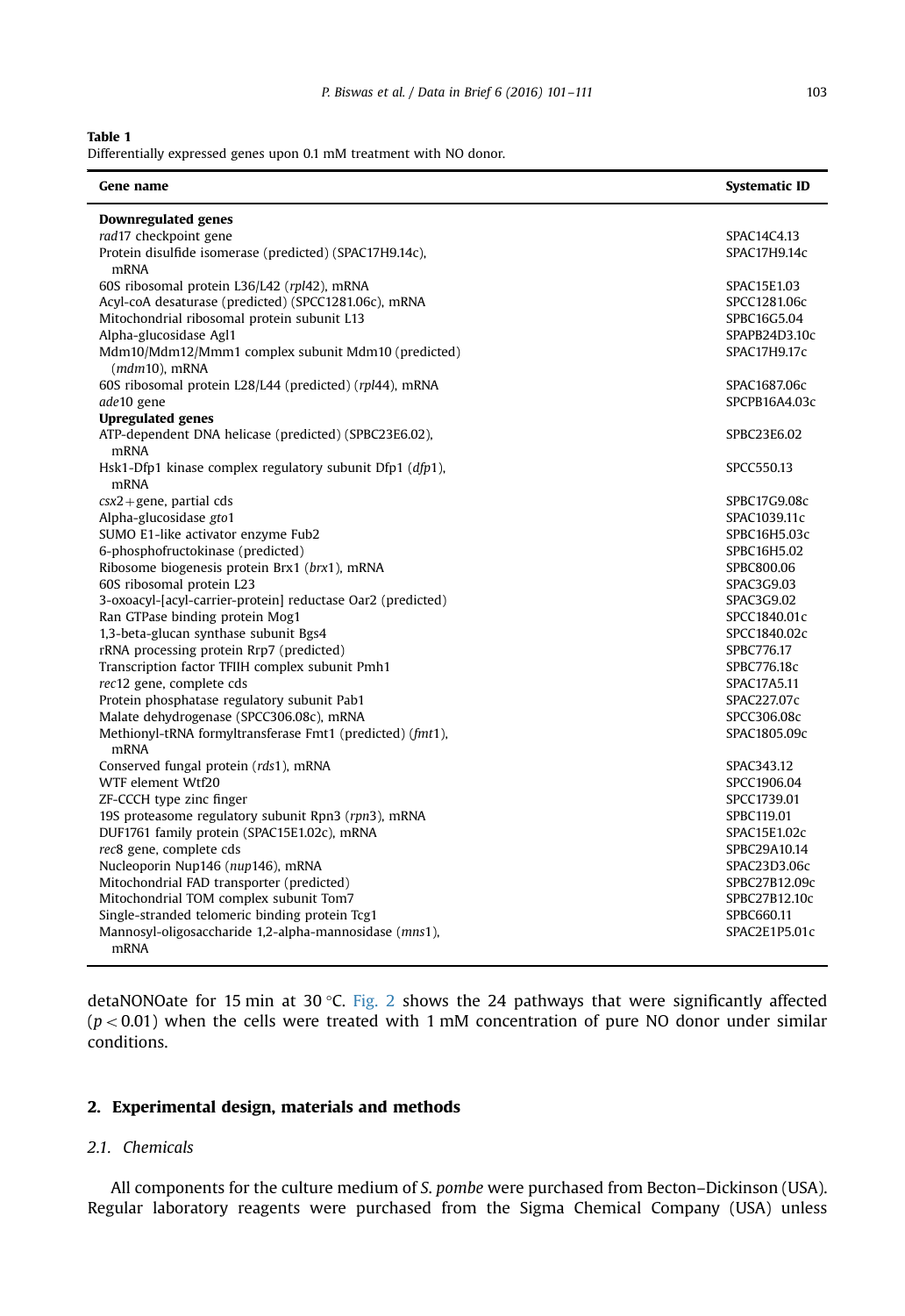$\overline{a}$ 

 $\overline{a}$ 

## <span id="page-3-0"></span>Table 2

Differentially expressed genes upon 1 mM treatment with NO donor.

| Gene name                                                                       | <b>Systematic ID</b>        |
|---------------------------------------------------------------------------------|-----------------------------|
| <b>Downregulated genes</b>                                                      |                             |
| rad17 checkpoint gene                                                           | SPAC14C4.13                 |
| Protein disulfide isomerase (predicted) (SPAC17H9.14c),<br>mRNA                 | SPAC17H9.14c                |
| 60S ribosomal protein L36/L42 (rpl42), mRNA                                     | SPAC15E1.03                 |
| Acyl-coA desaturase (predicted) (SPCC1281.06c), mRNA                            | SPCC1281.06c                |
| Mitochondrial ribosomal protein subunit L13                                     | SPBC16G5.04                 |
| Alpha-glucosidase Agl1                                                          | SPAPB24D3.10c               |
| Mdm10/Mdm12/Mmm1 complex subunit Mdm10 (predicted)                              | SPAC17H9.17c                |
| $(mdm10)$ , mRNA                                                                |                             |
| 60S ribosomal protein L28/L44 (predicted) (rpl44), mRNA                         | SPAC1687.06c                |
| ade10 gene                                                                      | SPCPB16A4.03c               |
| <b>Upregulated genes</b>                                                        |                             |
| Squalene synthase Erg9 (erg9), mRNA                                             | SPBC646.05c                 |
| Protein disulfide isomerase (predicted) (SPAC17H9.14c),<br>mRNA                 | SPAC17H9.14c                |
| Cell wall protein Asl1, O-glucosyl hydrolase (predicted) (asl1),<br><b>mRNA</b> | SPAC13G6.10c                |
| Poly(A) polymerase Cid14 (cid14), mRNA                                          | SPAC12G12.13c               |
| Actin cortical patch component, with EF hand and WH2 motif                      | SPAC25G10.09c               |
| Tropomyosin                                                                     | SPAC27F1.02c                |
| Ribosome biogenesis protein (predicted) (SPCC550.15c),                          | SPCC550.15c                 |
| <b>mRNA</b>                                                                     |                             |
| SUMO-targeted ubiquitin-protein ligase E3 Slx8 (predicted)                      | SPBC3D6.11c                 |
| $(slx8)$ , mRNA                                                                 |                             |
| Nuclear pore associated protein Thp1-Sac3 complex subunit                       | SPBC1105.07c                |
| (predicted)                                                                     |                             |
| Phosphomannomutase Pmm1 (pmm1), mRNA                                            | SPAC1556.07                 |
| Multi-copy suppressor of Chk1 (msc1), mRNA                                      | SPAC343.11c                 |
| DNA polymerase alpha catalytic subunit (pol1), mRNA                             | SPAC3H5.06c                 |
| 60S ribosomal protein L11                                                       | SPAC26A3.07c                |
| 60S ribosomal protein L30                                                       | SPAC9G1.03c                 |
| Ribosome biogenesis protein Sqt1<br>Heat shock protein Pdr13                    | SPAC25H1.08c<br>SPAC57A7.12 |
| C-22 sterol desaturase Erg5                                                     | SPAC19A8.04                 |
| Serine hydrolase                                                                | SPAC22A12.06c               |
| Clr6 histone deacetylase complex subunit Pst2                                   | SPAC23C11.15                |
| Polo kinase Plo1                                                                | SPAC23C11.16                |
| Septin Spn4                                                                     | SPAC9G1.11c                 |
| Phosphoric monoester hydrolase                                                  | SPAC823.14                  |
| Rho-type GTPase activating protein Rga5                                         | SPBC17F3.01c                |
| Vacuolar carboxypeptidase Y cpy1                                                | SPAC19G12.10c               |
| N-acetylglucosaminyldiphosphodolichol N-acet-                                   | SPAC56E4.02c                |
| ylglucosaminyltransferase Alg13 (predicted)                                     |                             |
| Aromatic aminotransferase                                                       | SPCC569.07                  |
| DNA replication factor C complex subunit Rfc3                                   | SPAC27E2.10c                |
| ATP-dependent RNA helicase Prp43 (predicted)                                    | SPBC16H5.10c                |
| MBF transcription factor complex subunit Rep1                                   | SPBC2D10.06                 |
| Thioredoxin reductase trr1                                                      | SPBC3F6.03                  |

otherwise noted. Nitric oxide donor compound detaNONOate was purchased from the Cayman Chemical Company (USA).

# 2.2. Strains, media and treatment of the cells with NO donor compound

Wild type S. pombe (972h<sup>-</sup>) cells were grown in a YES medium (0.5% w/v Yeast extract, 3.0% w/v Dextrose with supplements as required) at 30  $\degree$ C with shaking at 140 rpm. The NO donor compound detaNONOate (Z)-1-[N-(2-aminoethyl)-N-(2-ammonioethyl)amino]diazen-1-ium-1,2-diolate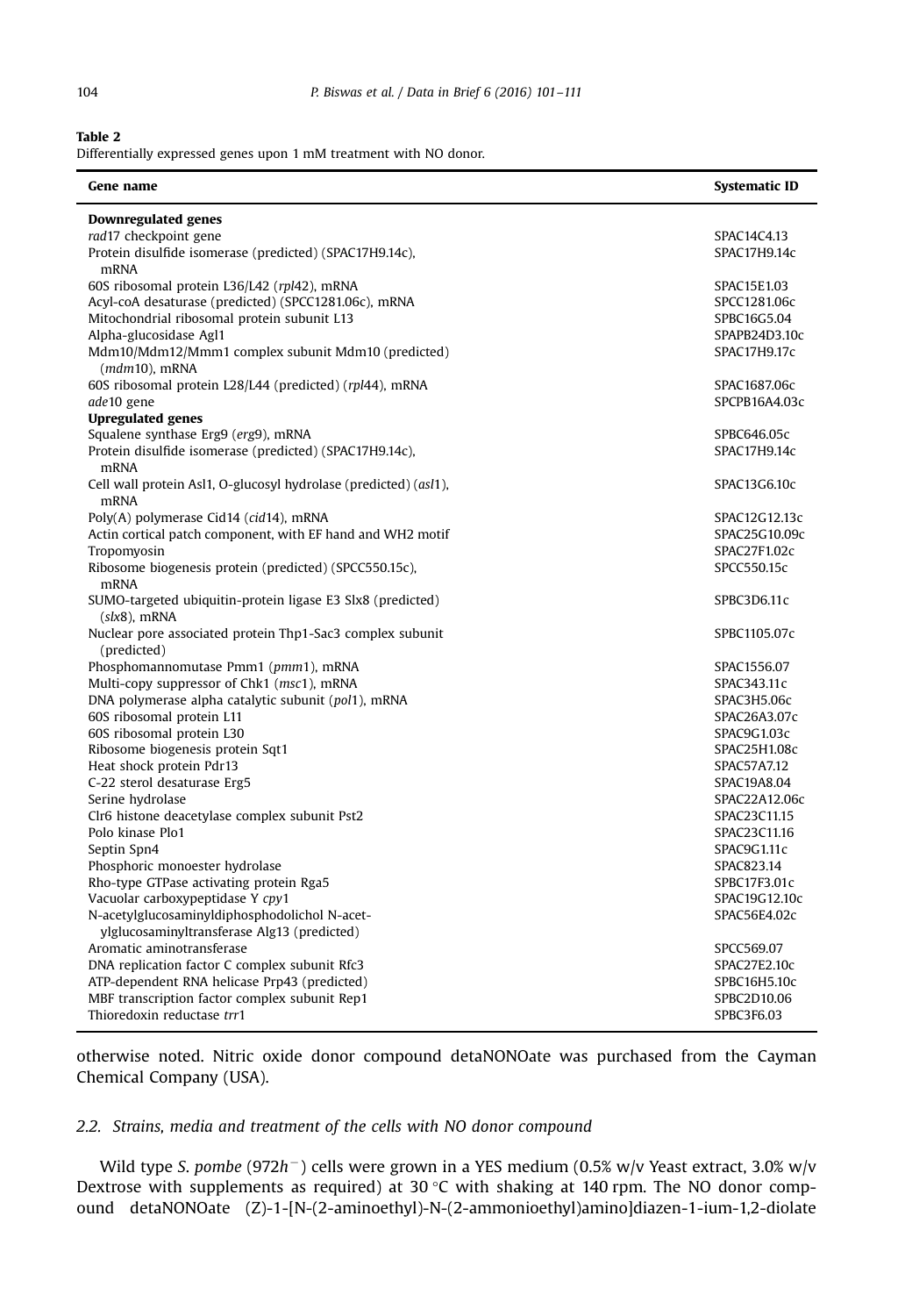| I | ı |
|---|---|

<span id="page-4-0"></span>

| Table 3                                                                            |  |
|------------------------------------------------------------------------------------|--|
| Validation of gene expression obtained from differential display by Real Time PCR. |  |

| Treatment with 0.1 mM detaNONOate      |                                              |                                                |  |
|----------------------------------------|----------------------------------------------|------------------------------------------------|--|
| Gene name                              | <b>Regulation in differential</b><br>display | Regulation and fold change by<br><b>RT-PCR</b> |  |
| dfp1                                   | Up                                           | Up 1.9 fold                                    |  |
| fub2                                   | Up                                           | $Up$ 2.3 fold                                  |  |
| rec12                                  | Up                                           | Up 1.7 fold                                    |  |
| rec <sub>8</sub>                       | Up                                           | $Up$ 1.9 fold                                  |  |
| <b>Treatment with 1 mM detaNONOate</b> |                                              |                                                |  |
| Gene name                              | <b>Regulation in differential</b>            | Regulation and fold change by                  |  |
|                                        | display                                      | <b>RT-PCR</b>                                  |  |
| trr1                                   | Up                                           | $Up$ 2.4 fold                                  |  |
| rfc3                                   | Up                                           | $Up$ 1.5 fold                                  |  |
| rga5                                   | Up                                           | $Up$ 2.2 fold                                  |  |
| pdr13                                  | Up                                           | Up 1.8 fold                                    |  |



Fig. 1. Pathways affected when fission yeast cells are treated with 0.1 mM NO donor compound. Pathway analysis has been performed from the list of differentially expressed genes using the online tool DAVID and as per information from KEGG.

was prepared as a stock solution of 100 mM in 0.01 N NaOH. For the differential display experiments, the early exponential phase cells (O.D. at  $600 \text{ nm} = 0.5$ ) were harvested from the medium and resuspended to double density in 1X Phosphate buffered saline (PBS; pH 7.4). The stress treatment was done in PBS to minimize the scavenging of NO by constituents of rich medium, such as yeast extract during the short time of exposure of the cells to NO. DetaNONOate was prepared as a stock solution of 100 mM in 0.01 N NaOH and added to the PBS (pH 7.4) at concentration of 0.2 mM and 2 mM. This solution was incubated at 30 °C, at 140 rpm, for 1 h, to ensure a stable release of NO into the solution prior to the addition of cells. The double-density cell suspension was added to the PBS solution containing detaNONOate, to a final density of  $1 \times 10^7$  cells/ml and a final concentration of 0.1 mM and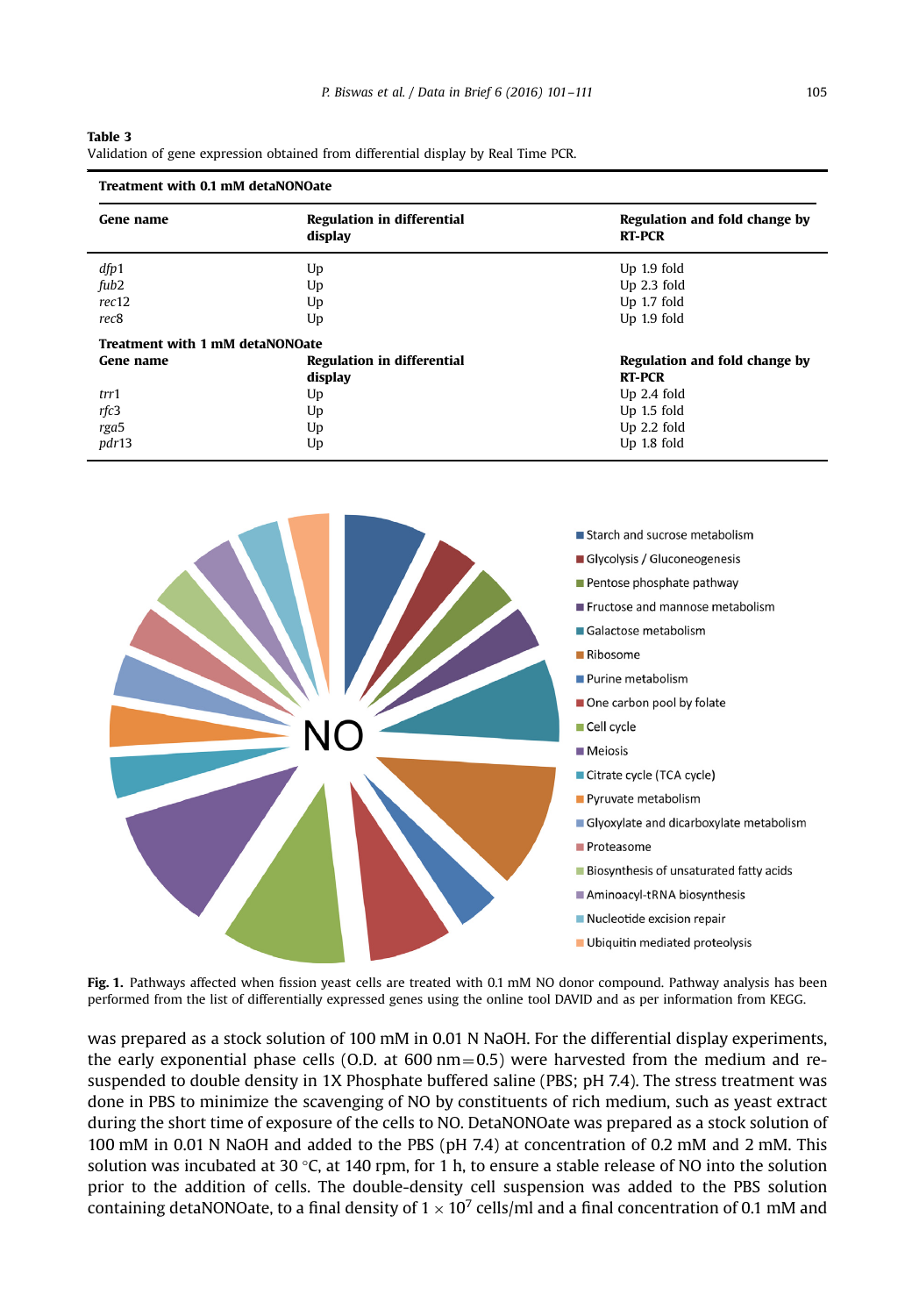<span id="page-5-0"></span>

Fig. 2. Pathways affected when fission yeast cells are treated with 1 mM NO donor compound. Pathway analysis has been performed from the list of differentially expressed genes using the online tool DAVID and as per information from KEGG.

1 mM detaNONOate is thus achieved. Stress treatments were done for exactly 15 min at 30  $\degree$ C in flasks shaking at 140 rpm. Controls were performed by adding cell suspension to a decomposed deta-NONOate solution (final concentration 1 mM), to ensure that the effects upon treatment are due the nitric oxide that is released into the solution and not due to any of the by-products produced by degradation of detaNONOate.

## 2.3. RNA isolation protocol

The protocol for RNA isolation was followed from the Nurse Lab manual available in web ([http://](http://www.research.stowers.org/baumannlab/documents/Nurselab_fissionyeasthandbook.pdf) [research.stowers.org/baumannlab/documents/Nurselab\\_](http://www.research.stowers.org/baumannlab/documents/Nurselab_fissionyeasthandbook.pdf)fissionyeasthandbook.pdf). This method was used with minor modifications. The cells were harvested at 3000 rpm at 25 °C. Then the cells were washed with phosphate buffered saline (PBS; pH 7.4) once. The pellet was re-suspended in 100  $\mu$ l cold RNA extraction buffer (50 mM Tris–HCl; pH 8.0, 100 mM EDTA pH 8.0, 200 mM NaCl), 100 µl cold phenol: chloroform  $(1:1)$  and  $5 \mu$  10% SDS. The tubes were vortexed vigorously after adding acid washed glass beads for 5 min at 4  $\degree$ C, another 200 µl RNA extraction buffer and 300 µl phenol: chloroform (1:1) were added and properly mixed by vortexing. The tubes were centrifuged at 13,000 rpm for 5 min at 4  $\degree$ C and the upper aqueous phase was collected. The extraction step was repeated two times with phenol:chloroform (1:1) and finally to the aqueous phase collected, ammonium acetate was added to a final concentration of 2.5 M along with 2.5 volumes of ethanol. The tubes were kept at  $-20$  °C for overnight for RNA precipitation. The precipitated RNA was washed with 70% ethanol twice and dissolved in RNase free water. RNA was checked by measuring O.D. at 260 nm and 280 nm and their ratio after 1:500 dilutions. The concentration of RNA was calculated taking 1 O.D. correspond to 40  $\mu$ g of RNA/ml.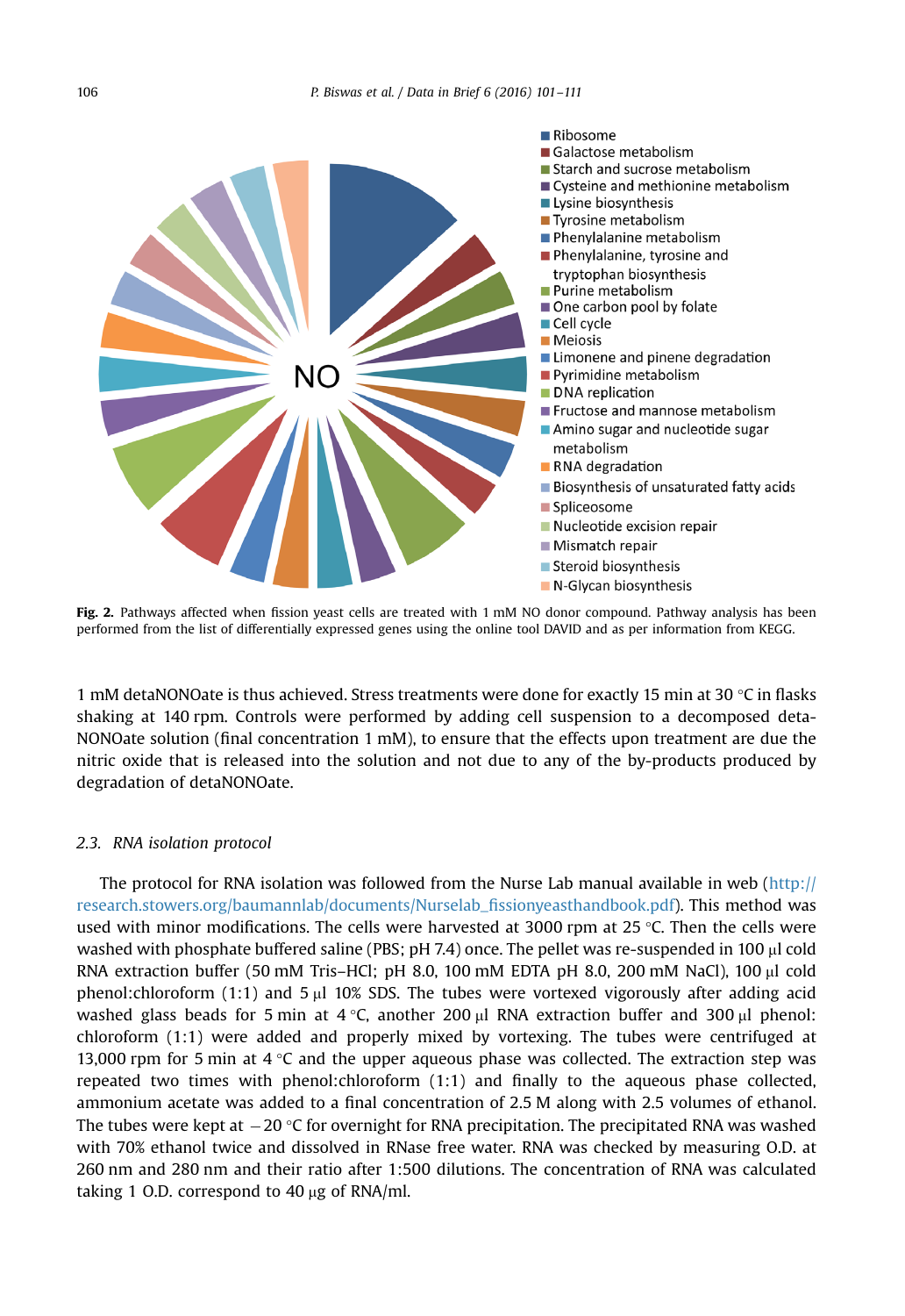#### 2.4. Treatment with RNase free DNaseI

Isolated RNA was subjected to DNaseI (Thermo) treatment to exclude the possibilities of any genomic DNA contamination. To an RNase free tube the following were added: Total RNA:  $1 \mu$ g: 10X reaction buffer with  $MgCl<sub>2</sub>$ : 1 ul; DNase I (RNase free): 1 ul (1 unit): DEPC treated water: up to 10 ul. These tubes were incubated at 37 °C for 30 min. 1  $\mu$ l of 50 mM EDTA was added to each of the tubes and further incubated at 65 °C for 10 min. The prepared RNA (concentration 0.1  $\mu$ g/ $\mu$ l) was used as a template for Reverse Transcriptase PCR.

#### 2.5. Reverse transcription of mRNA

Reverse transcription PCR was done using RNAimage kit of GenHunter Corporation (Nashville, TN, USA). Three reverse transcription PCR reactions were set for each RNA sample. Each PCR tube contained one of the three different one base anchored H- $T_{11}$ M primers (where M may be G, A, or C). The reactions were set according to the protocol: (For 20 μl final volume) DNase free water: 9.4 μl; 5X RT buffer: 4 μl; dNTP (250 μM): 1.6 μl; Total RNA (DNA free): 2.0 μl (0.1 μg/μl freshly diluted); H-T<sub>11</sub>M (2 μM): 2 μl. A core mix was prepared without a RNA template for each anchored oligo-dT primer. Thermal cycler (Applied Biosystems) was programmed as: 65 °C for 5 min  $>$  37 °C for 60 min  $>$  75 °C for 5 min  $>$  4 °C. After the tubes were at 37 °C for 10 min, thermal cycler was paused and 1 µl MMLV Reverse Transcriptase (Thermo) was added to each tube. Then the tubes were quickly mixed well by finger tipping and the reaction was continued. After the reaction, the tubes were stored in  $-20$  °C.

#### 2.6. Polymerase Chain Reactions using degenerate primers

The reactions were set according to the protocol (For 20 μl final volume for each primer pair combination): DNase free water: 10 μl; 10X PCR buffer: 2 μl; dNTP (25 μM): 1.6 μl; H-AP primer (2 μM): 2 μl; H-T<sub>11</sub>M (2 μM): 2 μl; RT-mix (It has to contain the same H-T<sub>11</sub>M used for PCR): 2 μl;  $\alpha$ - $[3^{3}P]$ dATP (2000 Ci/mmole): 0.2 μl; Taq DNA polymerase (Thermo) (5 u/μl): 0.2 μl. Core mix was prepared to avoid pipetting errors. Thermal cycler was programmed as: 94 °C for 30 s  $>$  40 °C for 2 min > 72 °C for 30 s for 40 cycles followed by 72 °C for 5 min > 4 °C. The PCR products thus obtained were radioactive and were properly stored at  $-20$  °C.

## 2.7. 6% denaturing polyacrylamide gel electrophoresis

6% denaturing (with 8 M urea) polyacrylamide gel was prepared in 1X Tris/Borate/EDTA buffer (TBE; pH 8.3) using Bio-Rad Laboratories' Sequencing grade gel apparatus. 3.5 μl of each sample was mixed with 2 µl of loading dye and incubated at 80  $\degree$ C for 2 min. These samples were loaded onto the denaturing gel. Prior to loading the samples, each well of the gel was properly flushed with the 1X TBE buffer using a sterile syringe to remove the urea from the wells. The samples were electrophoresed for about 4 h at 60 W constant power (voltage not to exceed 1700 V) until the xylene dye (slower moving) reaches the bottom. After that the power was turned off and the gel was blotted on a piece of 3 M paper. The gel was covered with a plastic wrap, and dried under vacuum on a gel dryer (Hoefer Inc., USA) at 80 °C for 1 h. It is to be noted that since the DNA is acid labile, the gel should not be fixed in methanol/acetic acid otherwise it will cause difficulty in cDNA re-amplification.

The dried gel was exposed to x-ray film for 72 h; the cassette containing the dried gel and the film was placed inside a  $-80$  °C freezer to minimize diffusion and distortion of the bands and then developed. The autoradiogram was analyzed for the presence of up regulated bands in the treated lanes compared to the control and the bands of interest were marked accordingly. Using a sharp and sterile surgical blade the necessary bands of interest were excised from the dried gel after correct orientation of the gel below and the autoradiogram above and the gel pieces were stored in numbered sterile micro-centrifuge tubes at  $-20$  °C.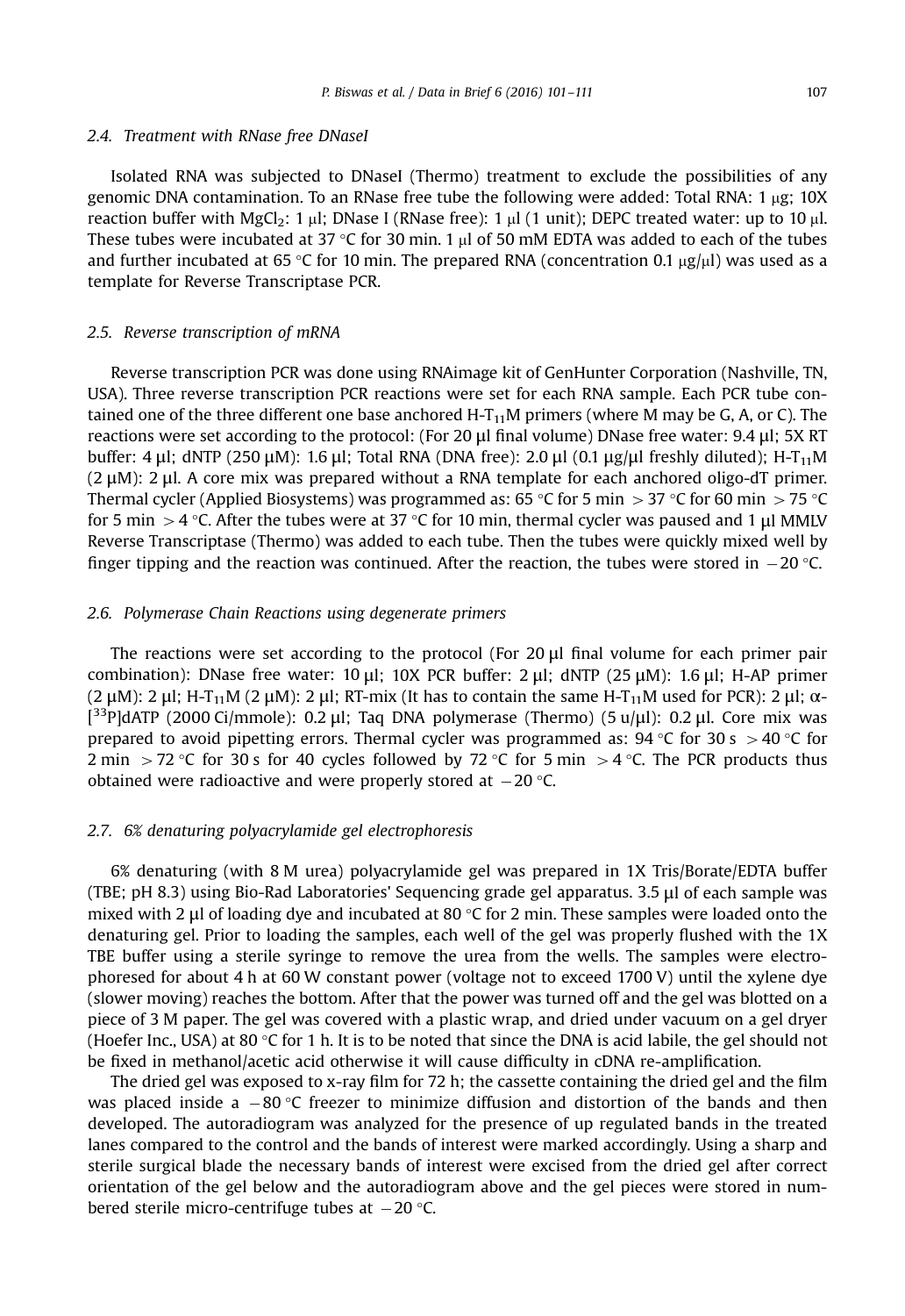#### 2.8. Extraction and re-amplification of DNA from the excised bands of interest

The DNA contained inside the gel pieces was extracted by adding  $100 \mu$  of sterile water to each of the tubes and allowing the gel pieces to stand for 10 min, the tubes were sealed with Parafilm M (USA) and boiled in a water bath for 15 min. A short spin was given to collect all condensation and the supernatant was transferred to newly labeled tubes into which 10  $\mu$ l of 3 M Sodium acetate (NaOAc), 5 ml of Glycogen (10 mg/ml) and 450 ml of absolute ethanol were added to precipitate out the DNA from solution, for quick precipitation, the tubes were placed in a  $-80$  °C freezer for 30 min. The tubes were centrifuged at 4 °C for 10 min at 10,000 rpm to collect the DNA pellet and the excess NaOAc was washed away by using 85% ethanol. Finally the DNA pellet was dissolved in 10  $\mu$ l of sterile water and used for further re-amplification by PCR.

Each of the DNA bands isolated and precipitated out by the above mentioned protocol were reamplified using the same set of primers. The PCR was done in a  $40 \mu$  reaction volume according to the protocol mentioned: DNase free water: 18  $\mu$ l; 10X PCR buffer: 4  $\mu$ l; MgCl<sub>2</sub> (25 mM): 2.4  $\mu$ l; dNTP mix (250 μM): 3.2 μl; H-AP primer (2 μM): 4 μl; H-T<sub>11</sub>-M primer (2 μM): 4 μl; DNA: 4 μl; Taq DNA polymerase (5 u/ $\mu$ l): 0.4  $\mu$ l. Core mix was prepared to avoid pipetting errors. Thermal cycler was programmed as: 94 °C for 30 s  $>$ 40 °C for 2 min  $>$  72 °C for 30 s for 40 cycles followed by 72 °C for 5 min  $>$  4 °C. The PCR products were run on a 1.5% agarose gel and checked for the presence of single bands.

## 2.9. Cloning the inserts into vector and transformation into competent cells

The PCR amplicons obtained were ligated into cloning vector pGEM-T easy (Promega). Since the multiple cloning site of this vector is located inside the coding region for the β-galactosidase gene, successfully cloned inserts will show defective translation for the β-galactosidase gene and hence those colonies will not be able to utilize X-gal as their substrate and hence produce white colonies onto IPTG/X-gal plates of Luria-Bertani Agar + Ampicillin which are selected and further grown in Luria-Bertani (LB) broth containing Ampicillin and the plasmids were isolated. The ligation protocol followed was as follows: 2X ligation buffer: 5  $\mu$ l; pGEM T-easy vector (50 ng): 1  $\mu$ l; DNA insert: 2.5  $\mu$ l; T4 DNA ligase (3 u/ $\mu$ l): 1  $\mu$ l. Total reaction volume was 10  $\mu$ l. The tubes were mixed well and incubated at 4 °C overnight for increasing the number of recombinant colonies after transformation.

The protocol followed for transformation into competent cells is hereby stated. The strain of Escherichia coli chosen was XL1 Blue from Stratagene. The lacIqZ $\Delta M$ 15 gene on the F' episome allows blue–white screening for recombinant plasmids. The vials of competent cells (100  $\mu$ l/tube) were taken out of  $-80$  °C freezer and immediately set on ice. The ligated product was added to the competent cells and the tubes were set on ice for 4 h with occasional mixing by tapping gently. Heat shock was applied to the cells at  $42 \degree C$  for exactly 45 s and immediately set back on ice. Fresh LB broth (without antibiotic) was added to each tube in a volume of 900  $\mu$ l to make the total volume 1 ml and the tubes were incubated at 37 °C for 30 min with shaking at 140 rpm. Meanwhile LB agar plates containing Ampicillin at concentrations of 100  $\mu$ g/ml were plated with 40  $\mu$ l IPTG (0.1 M) and 40  $\mu$ l X-gal (20 mg/ ml) for blue/white screening of the transformed cells. After removing the transformed cell tubes from the incubator, those cells were plated onto  $IPTG/X-gal$  containing LB agar  $+Amp$  plates and incubated at 37 °C for 12 h.

## 2.10. Screening of white colonies for plasmid isolation

Since the multiple cloning site in the cloning vector was in the middle of the β-galactosidase gene, successfully ligated inserts would give defective transcription of the same thus the E. coli cells harboring such plasmids would not be able to utilize the substrate X-gal present on the plates and thus would remain white while the colonies metabolizing X-gal would turn blue. Our interest thus obviously remains in the white colonies for each of our inserts. A single white colony was inoculated into 2 ml of Luria-Bertani broth containing 0.1% Ampicillin and grown at 37 °C for 12 h under shaking conditions. The resulting culture was used for isolation of the plasmid containing our insert. The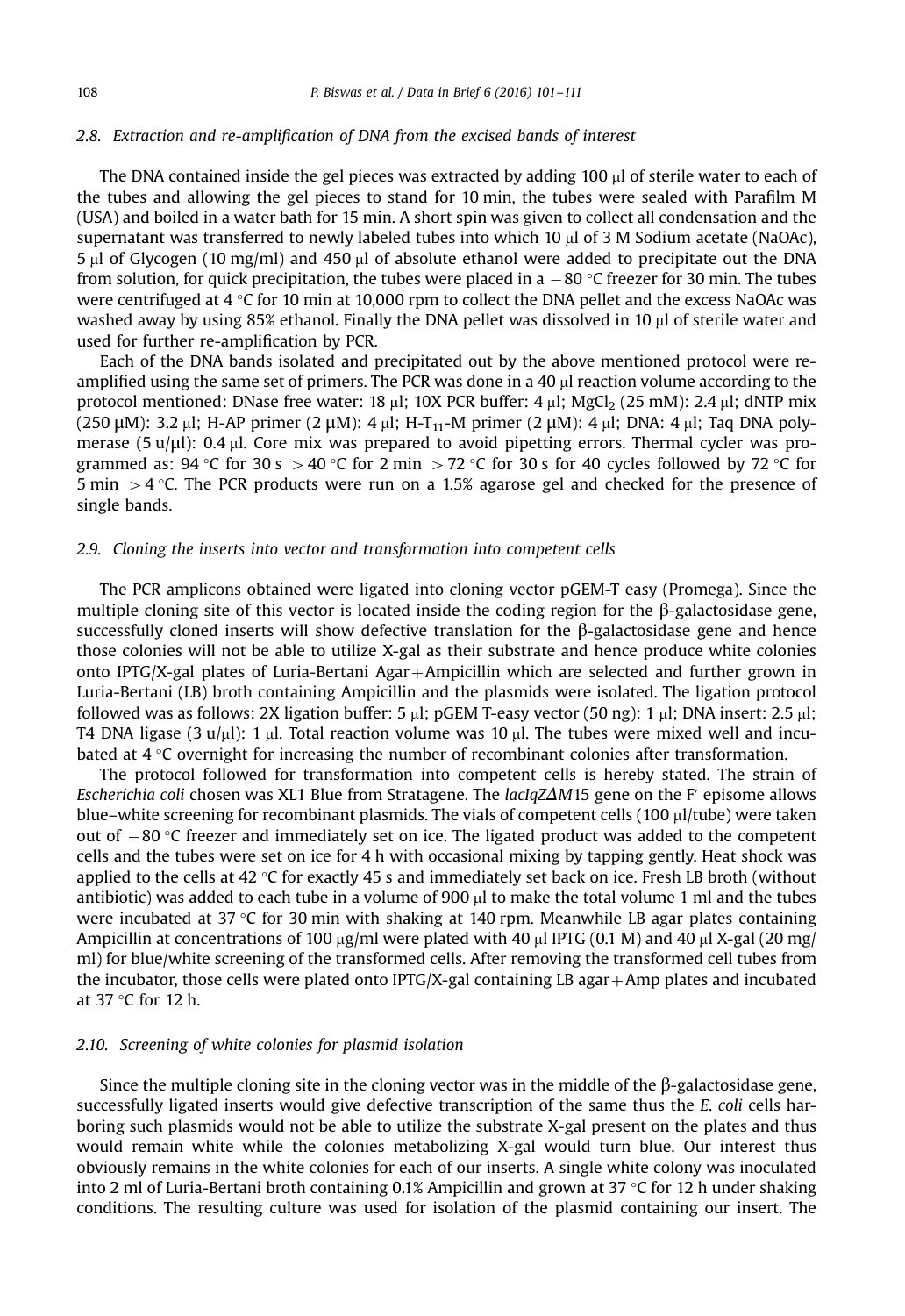method used for plasmid isolation was followed as per instructions of Qiagen Mini spin Plasmid prep kit (Qiagen).

The isolated plasmids were measured spectrophotometrically at wavelengths 260 nm and 280 nm and the concentration determined by assuming that double stranded DNA with optical density 1 at 260 nm has a concentration of 50  $\mu$ g/ml. Nucleic acids absorb maximally at 260 nm while proteins absorb maximally at 280 nm, the optical density ratios at 260 nm and 280 nm gives the indication of protein contamination in the plasmid preparation. The concentrations obtained for the plasmids were generally in the range of 250–300 ng/μl.

# 2.11. Checking for the presence of inserts by restriction digestion with EcoR1

Besides blue–white screening of transformed E. coli colonies, we checked for the presence of inserts in our isolated plasmids by digesting the plasmids with restriction endonuclease EcoRI (New England Biolabs). The protocol we followed for the restriction digestion was as follows: 10X NEB buffer: 3 µl; EcoRI (20,000 u/ml): 0.5 µl; Plasmid DNA: 1 µl; DNase free water: 25.5 µl. Total volume of the reaction was 30 µl. The tubes were incubated at 37 °C in a water bath for 1 h and the products were checked on a 1.5% agarose gel.

## 2.12. Sequencing of the inserts inside the plasmids isolated

The inserts cloned into pGEM-T easy vector were sequenced using M13 forward and reverse primers having sequences 5'GTAAAACGACGGCCAGTG3' and 5'GGAAACAGCTATGACCATG3' respectively. The reason for cloning our inserts into such a vector prior to sequencing is that this increases the read lengths of the sequences. In our case, differential display yields fragments of genes merely 150–180 bp long which we separate on a Urea-PAGE, excise and use this DNA for the other downstream applications. We cannot afford to lose any part of our insert's sequence due to primer binding or any other reading errors, as shortening of sequences further would give low stringency results upon matching with public databases. Thus using cloning vectors provides a better option for sequencing short insert lengths as in our case where the primer binds to the vector and covers the region containing the insert and a part of the vector too.

Sequencing PCR was performed using Applied Biosystems Big Dye Terminator cycle sequencing kit v3.1 on an Applied Biosystems 9700 thermal cycler using the protocol mentioned hereby: Big dye ready mix: 1  $\mu$ l; 5X reaction buffer: 2  $\mu$ l; M13 Primer (Fwd or Rev) (3.2 pmol): 1  $\mu$ l; DNA template (plasmid): 100 ng; DNase free water upto 10  $\mu$ l. Each sample was sequenced using both forward and reverse primers and sequences matched by database searches. The program followed for the PCR was as follows: 98 °C for 5 min  $>$  (96 °C for 10 s  $>$  50 °C for 5 s  $>$  60 °C for 4 min for 30 cycles)  $>$  4 °C.

#### 2.13. Sequencing PCR product purification and sequencing of purified PCR product

- i) Master Mix I: 10 μl MilliQ water + 2 μl of 125 mM EDTA (pH 8) (added to each tube)
- ii) Master Mix II: 2 μl 3 M NaOAc (pH  $4.6$ ) + 50 μl 100% ethanol (added to each tube).

12 μl of Master Mix I was added to each of the PCR tubes containing sequencing product and the entire contents shifted to a 0.5 ml micro-centrifuge tube. 52 μl of Master Mix II was added to each of the tubes and vortexed mildly for 1 min after which the tubes were given a pulse spin. The tubes were incubated in the dark at room temperature for 15–20 min. The tubes were centrifuged at 13,000 rpm for 30 min at room temperature and the supernatant was discarded. 100 μl of 70% ethanol was added to the pellet and centrifuged at 13,000 rpm for 5 min at room temperature. The pellet was dried for 1 h in the dark at room temperature. The tubes containing the washed pellet were stored at  $-80$  °C for sequencing.

On the day of sequencing, 20 μl of Hi-Dye Formamide from Applied Biosystems were added to each of the tubes and vortexed to dissolve the pellet completely, incubated in the dark for 15 min at room temperature. The tubes were placed on a dry bath at 95  $\degree$ C for 2 min and immediately placed on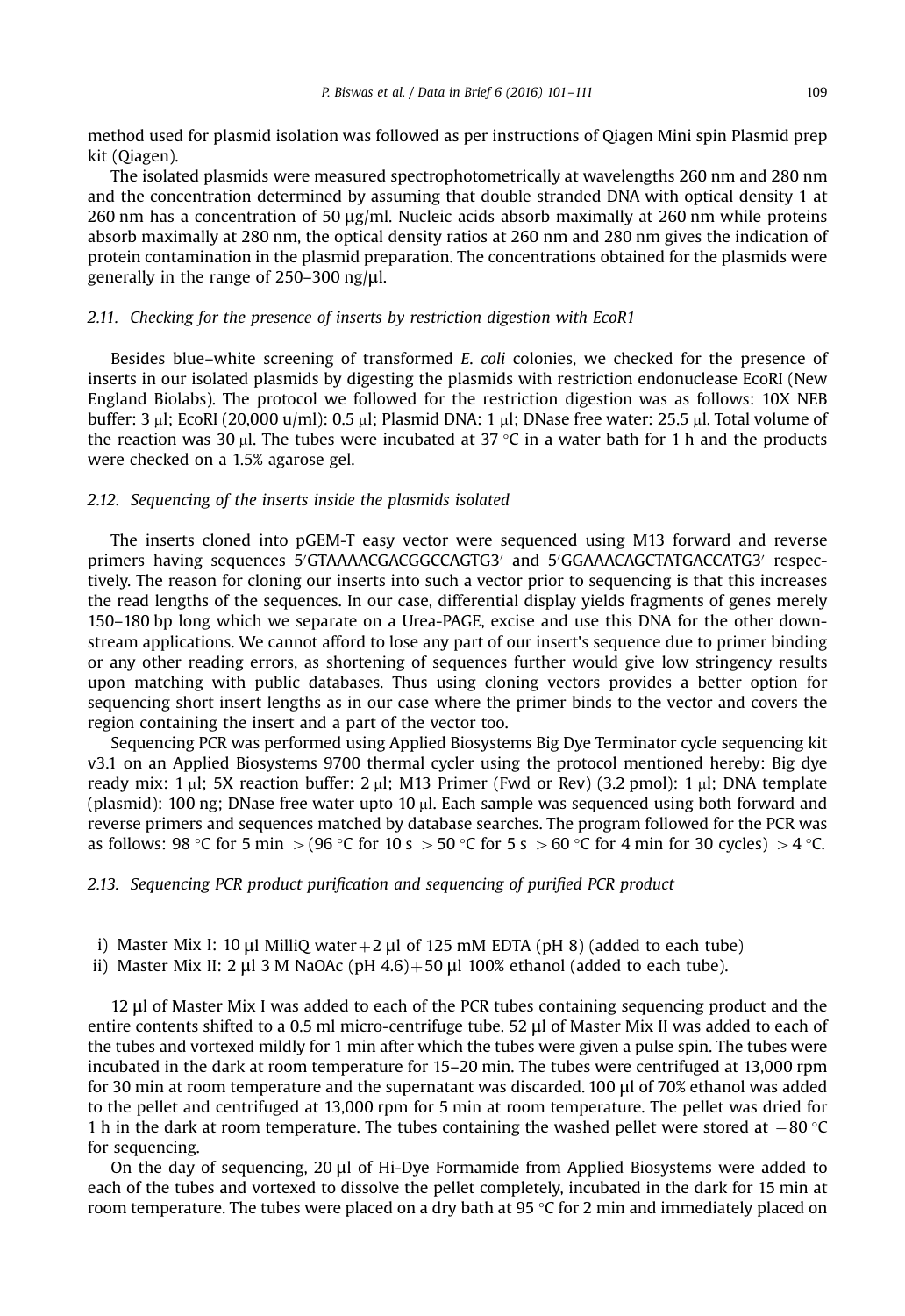Table 4 Primer sequences of the genes validated by Real-Time PCR.

| Gene name        | Forward primer $(5' \rightarrow - 3')$ | Reverse primer $(5' \rightarrow 3')$ |
|------------------|----------------------------------------|--------------------------------------|
| dfp1             | GGTCTATGGAAAAGCTTTGCA                  | <b>GATAAATCGCGTTCGTTCGTT</b>         |
| fub <sub>2</sub> | ACCGAAGGATTACCTTACCAA                  | <b>TAACGATTCTTTCCGACGAAG</b>         |
| rec12            | <b>CITAACGITGAAGCATCTGCT</b>           | ACCAAGACCCATTTTGCTGT                 |
| rec8             | GGACCATTTCACTTCAAAACC                  | ACATGTAGATCCACAGAAGGT                |
| trr1             | <b>TTTTGGCTACTGGTGCTTCC</b>            | AACGACAGCAAGAGGCTTGT                 |
| rfc3             | <b>TTTGAAGCACTAGACGAGCTT</b>           | CACCAGTTTTAATGCTCGCTA                |
| rga5             | TACAGACAATGAGCGAGTGGA                  | AGCAGTCATCAGGTTCTTCGA                |
| pdr13            | <b>GCGTGTACTTAGCAATGGTAC</b>           | <b>ACAGCTTCGGTTACAAGATCG</b>         |
| act <sub>1</sub> | <b>GTTATGTCTGGTGGTACCACT</b>           | GATCCACCAATCCAGACAGA                 |

ice to chill. The entire contents of each tube were loaded into sequencing plate and separated by capillary electrophoresis on an Applied Biosystems 3700 sequencer.

# 2.14. Preparation of the differentially expressed gene lists

The DNA sequence data obtained was analyzed using Chromas Lite software by retrieving the sequences in FASTA format and matching against NCBI database using the BLAST algorithm. During the database search only the highly similar sequences were considered. Since only the differentially regulated transcripts which were identified from the autoradiogram were excised and further processed, identification of the genes from database searches allowed us to build the list of the differentially expressed genes under nitrosative stress.

# 2.15. Validation of differential gene expression by Real Time PCR analysis

The cell growth, stress conditions and RNA extraction methods have been previously described. The first strand cDNA was synthesized using 400 ng of total RNA in a 20 μl reaction volume, using the Verso cDNA synthesis kit (Thermo). The primers for the genes (Table 4) whose expression was checked were added to a final concentration of 600 nM in a total reaction volume of 50 μl containing 25 μl of Power SYBR Green PCR master mix (Applied Biosystems). The reference housekeeping gene considered was act1 coding for Actin. The instrument used was the 7300 Real-Time PCR System (Applied Biosystems). All the results were generated from two independent biological repeats and for each biological experiment three technical repeats were performed. Relative quantification of gene expression was performed by the  $2^{-\Delta\Delta ct}$  method as described in a previous report [\[3\]](#page-10-0). The PCR conditions consisted of denaturation at 95 °C for 5 min, followed by 40 cycles of denaturation at 94 °C for 30 s, annealing at 60 °C for 30 s and extension at 72 °C for 30 s, and continued extension at 72 °C for 5 min.

# 2.16. Identification of the affected pathways from the differentially expressed genes

Online tool DAVID ([http://david.abcc.ncifcrf.gov/\)](http://www.david.abcc.ncifcrf.gov/) [\[4](#page-10-0),[5\]](#page-10-0) was used to find out the affected pathways among the differentially expressed gene lists. The gene lists were uploaded with selecting the background as all the genes of S. pombe. Functional Annotation Chart was visualized using the p-value threshold  $\lt$  0.01 and count 2. The information regarding the affected pathways was obtained from Kyoto Encyclopedia of Genes and Genomes (KEGG) within the analysis in DAVID, using the mentioned thresholds.